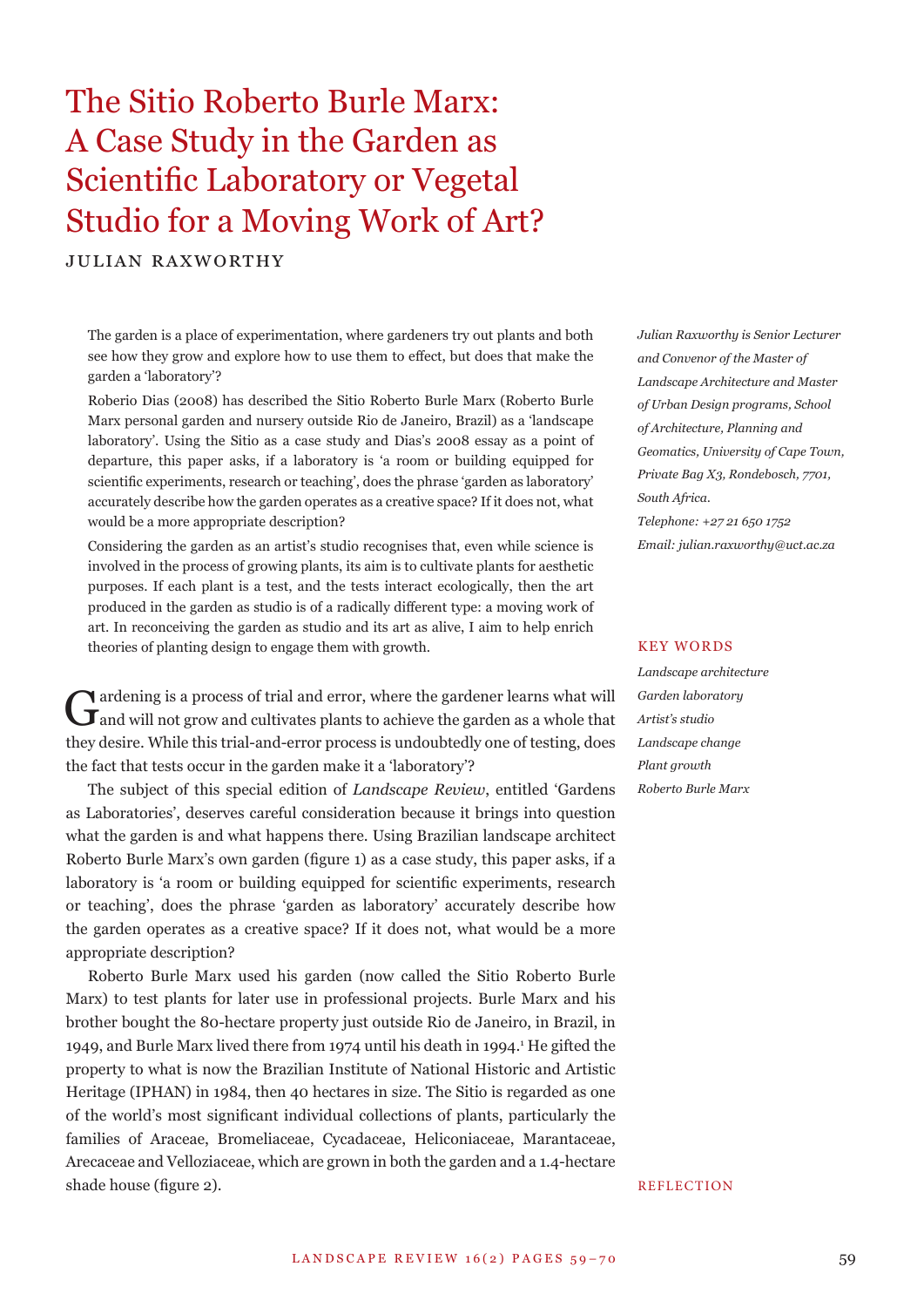

Calling it a 'landscape laboratory', Roberio Dias, Professor of Landscape Architecture at the Federal University of Rio de Janeiro and director of the Sitio from 1995–2011, quotes Burle Marx in an essay he wrote while director: 'this site [the Sitio] is the source of my experience in landscape architecture' (Dias, 2008).<sup>2</sup>

Dias's 2008 essay is the most comprehensive and detailed account of the Sitio, essentially a response to an argument he was having as director with the managing agency, IPHAN, concerning the nature of the Sitio. There is more to this disagreement than there might seem on the surface. Some of the argument was about provenance, whether the plants were endemic or not. Other parts concerned the 'look' of the Sitio, whether it did or did not look like other Burle Marx projects. Still others concerned whether Burle Marx himself was actually involved. All of the debate was about change.

Instrumental in suggesting that the site be preserved, Dias was clear that the Sitio was not a museum but a place of experimentation and learning, as suggested in the quote from Burle Marx above. For Dias, this meant that, quixotically, to preserve it was to allow it to continue to change. In contrast, IPHAN sought to leave it as close as possible to how it looked when Burle Marx died. This was largely because of protestations from gardeners who continued to work there and who claimed Dias was changing the site too much according to his own intentions. To this, Dias, who had worked with Burle Marx and talked with him extensively, argues that he did 'things how Burle Marx did them' (R Dias, 2015, pers comm).

In effect, Dias is arguing that the Sitio is a process or type of practice rather than a product, its physical condition simply the result of the tests that were undertaken, many of which, according to him, have failed.

The Sitio is a logical case study to use to answer the research question because Dias has called it a laboratory, and his essay is one of few that deal explicitly with this idea. In this paper, I argue with Dias in depth and from this propose that studio is a better way of thinking of and describing how the Sitio was used by Burle Marx and, more generally, as a model for the garden as a creative, testing space.<sup>3</sup>

Although Burle Marx is now called a landscape architect, his practice arose from a conjunction of his two real vocations: gardener and artist. I have used this bifurcation to consider the question of the garden as laboratory and to structure this paper.

If we think of the gardener as a scientist, then the garden might seem to be a laboratory. In the first section of this paper, I examine Dias's polarising of science and aesthetics and look at the role of subjective judgement in plant choices compared with assumptions about botanical performance testing.

*F igure 1: An important feature of the Sitio Roberto Burle Marx is the pond, arranged on site by Burle Marx with plants he collected. (Photo: author's own.)*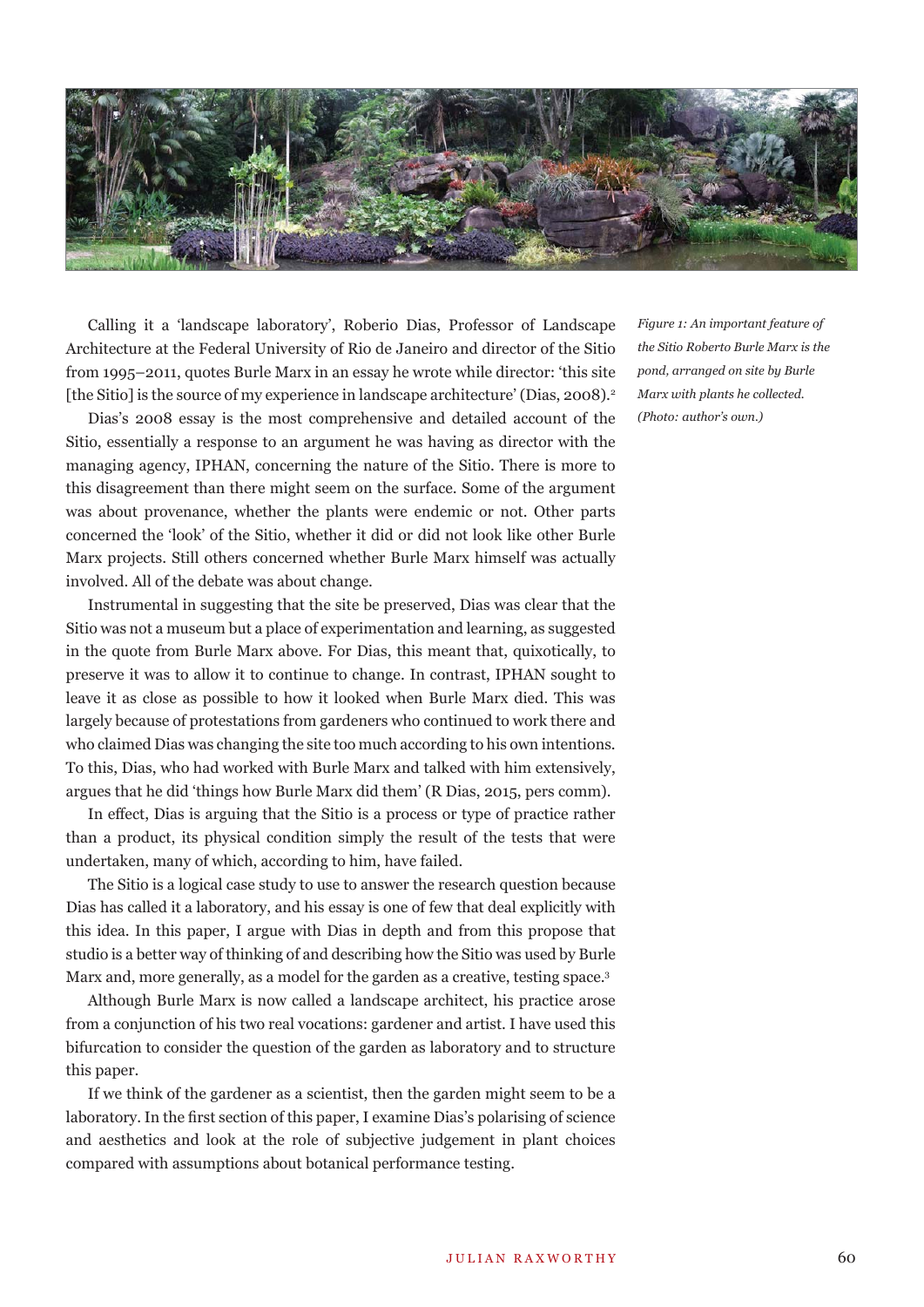After demonstrating that Burle Marx's choices were more like a 'plantsman' than a botanist, I propose that if we think of the garden itself as a work of art, then the gardener is as much an artist as a scientist. This renders the garden more like the artist's studio than the laboratory, because it reframes what the tests conducted in the garden are. In considering the garden as a moving work of art, I also propose a way of thinking about plant change in the garden.

# Garden as laboratory

The laboratory is a space for scientific experiments. Epistemologically, this inherently ties the definition of the laboratory to notions of objectivity and a particular experimental model that keeps the personal judgement of the experimenter from interfering in the results. I then explore the Burle Marx experimental model at the Sitio according to Dias's description of it as a garden and laboratory. In his essay, Dias is quick to distance Burle Marx's experimental model from the aesthetic characteristics of the plantings for which he is best known. I demonstrate, however, that this separation is impossible and that Burle Marx's plantings, despite being botanical and thereby having a scientific aspect, were always also aesthetic.

When I talk about aesthetics, I am referring to what Yuriko Saito (2001) calls 'everyday aesthetics'. This involves appreciating, via aesthetic experience, the qualities of plants and making judgements about such qualities in their selection and manipulation according to the taste of the gardener, who in this instance is Roberto Burle Marx. While historically aesthetics are tied to the philosophy of art and the idea of beauty, I am not exercising my own taste, only proposing a relationship exists between plant qualities that arise from growth and a gardener's judgement about them. I am in agreement with Yuriko Saito (2001, p 25), who argues in 'Everyday Aesthetics' that treating fine art as the only subject of aesthetics 'unduly limits the range of aesthetic issues by implying that only those related to [fine] art are worthwhile for theoretical analysis'.

According to Dias (2008), for Burle Marx, the process of learning at the 'laboratory' of the Sitio comprised two stages: *getting* the plants and then *using*  them.4 The getting process involved collecting plants on botanical trips that Burle Marx undertook throughout Brazil. Landscape architect Oscar Bressane was a participant in expeditions in the late 1970s, including one for over a month in the Amazon (O Bressane, 2014, pers comm). Both he and Dias discuss how everyone on these trips had particular roles, Bressane's being, he says, 'a spotter', because he could see plants of certain types from a distance (O Bressane, 2014, pers comm). Part of the getting stage was for Burle Marx to vet the plant at the point of collection because, Dias says, he had a good eye for what would survive and Dias estimates that over 90 percent of plants collected did.

Because many of the plants Burle Marx collected (which Dias calls 'trophies' of his travels) were not even known to science and 'were not accompanied by instructions, it was necessary to find out how to keep them alive and see how they behaved outside of their habitat over a reasonable time' (Dias, 2008).<sup>5</sup> This was the 'using' process. Bressane says Burle Marx would 'put a plant in the shade and also in the sun, in the wet and also the dry, to test what would grow', noting that plants they collected in the Amazon changed characteristics when moved



*Fi gure 2: The 1.4-hectare shade house at the Sitio where plants that had been 'gotten' on Burle Marx's expeditions were acclimatised before they were 'used' in tests in the garden. (Photo: author's own.)*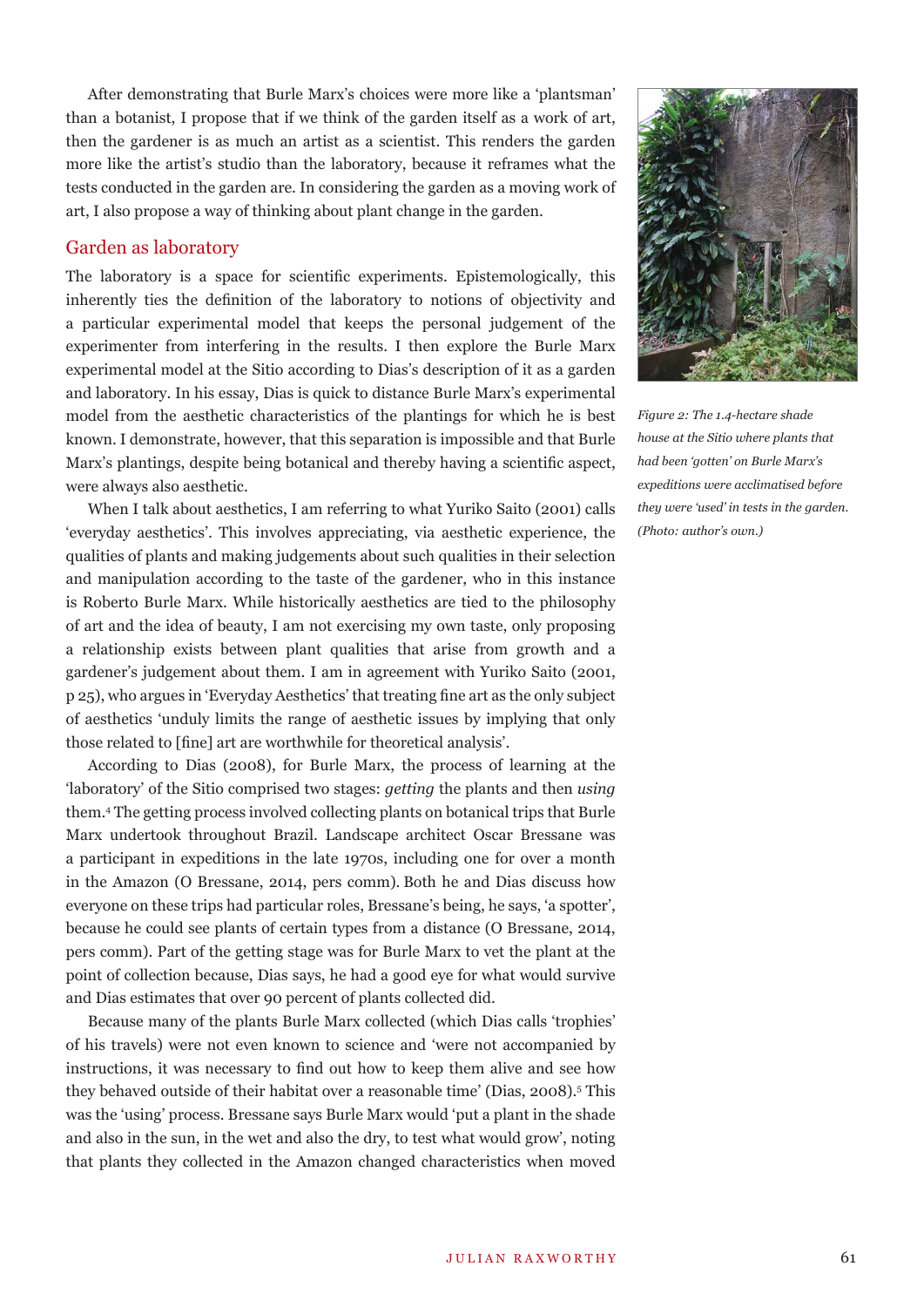

*Fig ure 3: An example from the Sitio of one of Burle Marx's characteristic 'aesthetic compositions'. (Photos: author's own.)*

from their native ecologies (O Bressane, 2014, pers comm). Here Burle Marx was developing ways of working with plants that he could use in his own professional practice, including acclimatisation, maintenance and propagation. In the final stages of 'using', after the plant performance research, 'aesthetic compositions were finally tested' (Dias, 2008) (figure  $3$ ).<sup>6</sup>

Dias's description of the Sitio as 'a high quality generator of experimental knowledge' rather than as a 'museum for the purpose of exhibition' alludes to a scientism that renders Burle Marx's plant selections empirical, transforming Burle Marx from gardener to botanist, from artist to scientist. This interest in science is supported by both his experimental model in the Sitio and his botanical and patriotic interest in Brazilian native plants. Dias and others are keen to detach this interest from his aesthetic language, making it a serious concern, botanical rather than aesthetic, so that his plantings are not tropical but indigenous and they just happen to look tropical because that was the nature of the environment (Murray, 2006).7 Stepan (2001, p 208), however, argues that Burle Marx was a '"tropicalist" – that is … someone concerned and knowledgeable about tropical nature'.

A by-product of Burle Marx's enthusiasm for testing native plants is, Dias (2008) says, that 'the collection started invading the gardens' because the plants had not had enough 'vegetal probation'.8 Dias bemoans that legislation for protection of native species now protects native plants Burle Marx may have collected and been testing even though the test may have turned out to be unsuccessful, possibly resulting in the plant's removal if Burle Marx were now alive to judge it (Marken, 2013).9 Watching the Sitio turn into 'a chaotic mess', Dias (2008) introduces another maxim of Burle Marx: 'A garden is nature ordered by man, for man',<sup>10</sup> asserting that Burle Marx would have taken a much more interventionist approach (figure 4).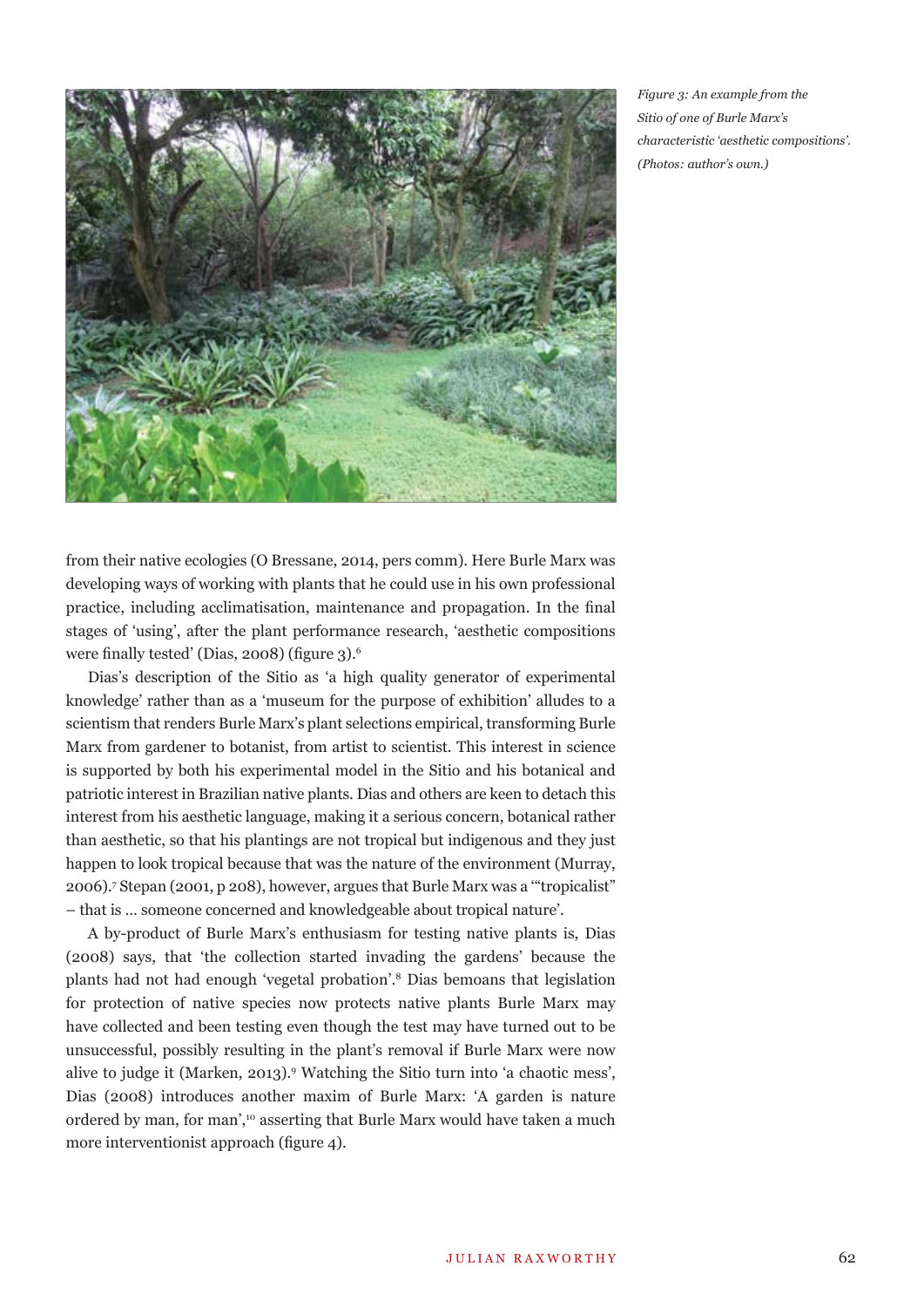This quote from Burle Marx demonstrates an intervention of judgement into an experimental process that is patently unscientific: even though the plant performs (passes its 'test'), it has some other quality, perhaps aesthetic, that he chooses to emphasise in his desire to order it. This judgement demonstrates Burle Marx's disinterestedness in the outcome of the experiment in botanical terms. About this green-wall designer and botanist Patrick Blanc is emphatic: 'You have to forget the term "botanist" as far as he's [Burle Marx is] concerned ... he was what could be called a "plantsman"' (Rambert, 2011, p 287). The plantsman collects plants on the basis of their subjective likes and dislikes. As such, it is no surprise that Burle Marx would abandon a plant experiment if necessary for the sake of the garden as a whole, rather than seeing it through to its full development.

Because Burle Marx's work was synthetic, combining 'artistic modernism and nature in a very tangible way' (Stepan, 2001, p 220), I argue that, in this testing process, he would not 'get' a plant he did not want for his garden in an aesthetic sense and would not experiment with 'using' it if it had not met some design criteria or possibility in his mind. It is impossible to separate the test of a plant's empirical ability to survive from its aesthetic qualities because it is through survival and growth that it gains its aesthetic qualities. As such, it is not surprising that it was only after the performance tests that Burle Marx examined its aesthetic qualities, because there is no point considering aesthetically a plant that cannot survive. Correspondingly, it is also disingenuous of Dias (2008) to separate the biological performance of the plant from its use in the garden as an aesthetic whole. The wilfulness of the gardener in relation to the plant is characteristically disinterested in a way that Ferrari (2010) calls political, because the gardener is only interested in plant performance if it does the right thing for the overall garden's design; otherwise it is removed. The scientist, on the other hand, would persevere regardless.



*Figure 4: The transition from the garden edge to the forest shows how the collection in the garden has metamorphosed into forest. (Photos: author's own.)*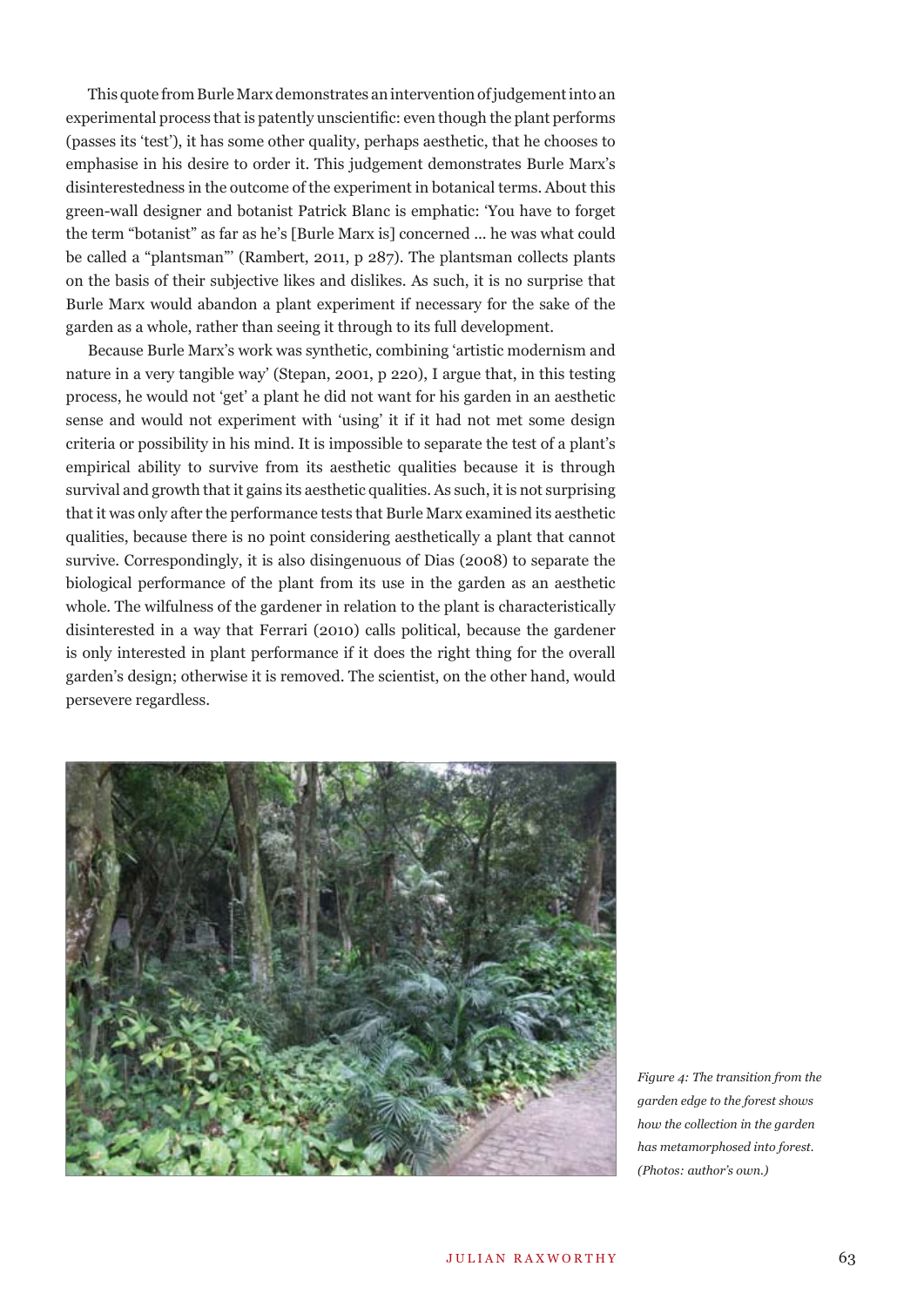This brings into question what the tests are: are they for plants or is the garden a test? Presumably both, given each plant is a test and the site holds all the tests. Theoretically, this does not disturb the model of the conventional laboratory because each plant can be an autonomous experiment simply located in the same space of the laboratory.<sup>11</sup> However, a garden is an ecological milieu, where plants interact with their environment and each other. Consequently, any plant or test is a factor in understanding any other plant in its sphere of influence. Therefore, I would argue the ecology of the laboratory is a threat to any idea of experimental rigour, because tests interact, making it impossible for any test, or its results, to be autonomous.12 This challenges spatial and temporal ideas of how a laboratory works and shows that the analogy of the garden as a laboratory is not a neat fit. If we consider that the Sitio as a garden is both the physical location of the individual tests, the plants, and the result of the tests as it changes dynamically through the interaction of all the tests, we can see this gives the garden a unique and exciting status, unlike, for example, a conventional laboratory, which is just the container for the processes and their artefacts.

Dias (2008) suggests the garden's true nature is hidden from visitors who do not realise it was used by Burle Marx for 'experimental reasons' but who are party to its testing process: 'People are generally stunned by the beauty of the gardens surrounding them, but may be surprised to discover these vegetal symphonies were only provisional tests'.13 Even a major author on Burle Marx, Sima Eliovson (1991, p 96), does not mention in her review of the Sitio that the garden is a place of testing; only that Burle Marx was a plant collector and the formal house landscape 'blended imperceptibly into the luxuriant vegetation around it', the testing space itself. By making the distinction between process and product, Dias is separating the plants' performance in tests from their contribution to the garden as an aesthetic whole, emphasising science over aesthetics. When Dias suggests the random visitor to the Sitio would not know the garden was an experiment, he is suggesting that it does not look like what was being done there – that is, the experiment and its outcome – was somehow different, and that 'the work triggered by Burle Marx is more than a product' (Dias, 2008).14

If we substitute 'artefact' ('something observed in a scientific investigation or experiment that is not naturally present but occurs as a result of the preparative or investigative procedure' – *Oxford English Dictionary*) for Dias' term 'product', we see how vital some form of outcome is to an experimental process. The product, like the process, is vital, because it provides the proof for any hypothesis. Perhaps Dias is acknowledging this and, when he says the garden is 'more' than a product, perhaps he is really saying it is 'not only' a product.

Ultimately, I would argue the Sitio is not a laboratory because it is affected by the tests that happen in it, which is not possible in the kind of laboratories of science that the term is inherently tied to. Instead the outcome of the experiment is the experiment itself.

If the Sitio is not a work of art, a botanical garden, a natural area or monument to Burle Marx or, further, if Burle Marx was not really a scientist conducting laboratory experiments in an empirical sense, but nonetheless learnt everything he needed to know from the site, then what is the Sitio?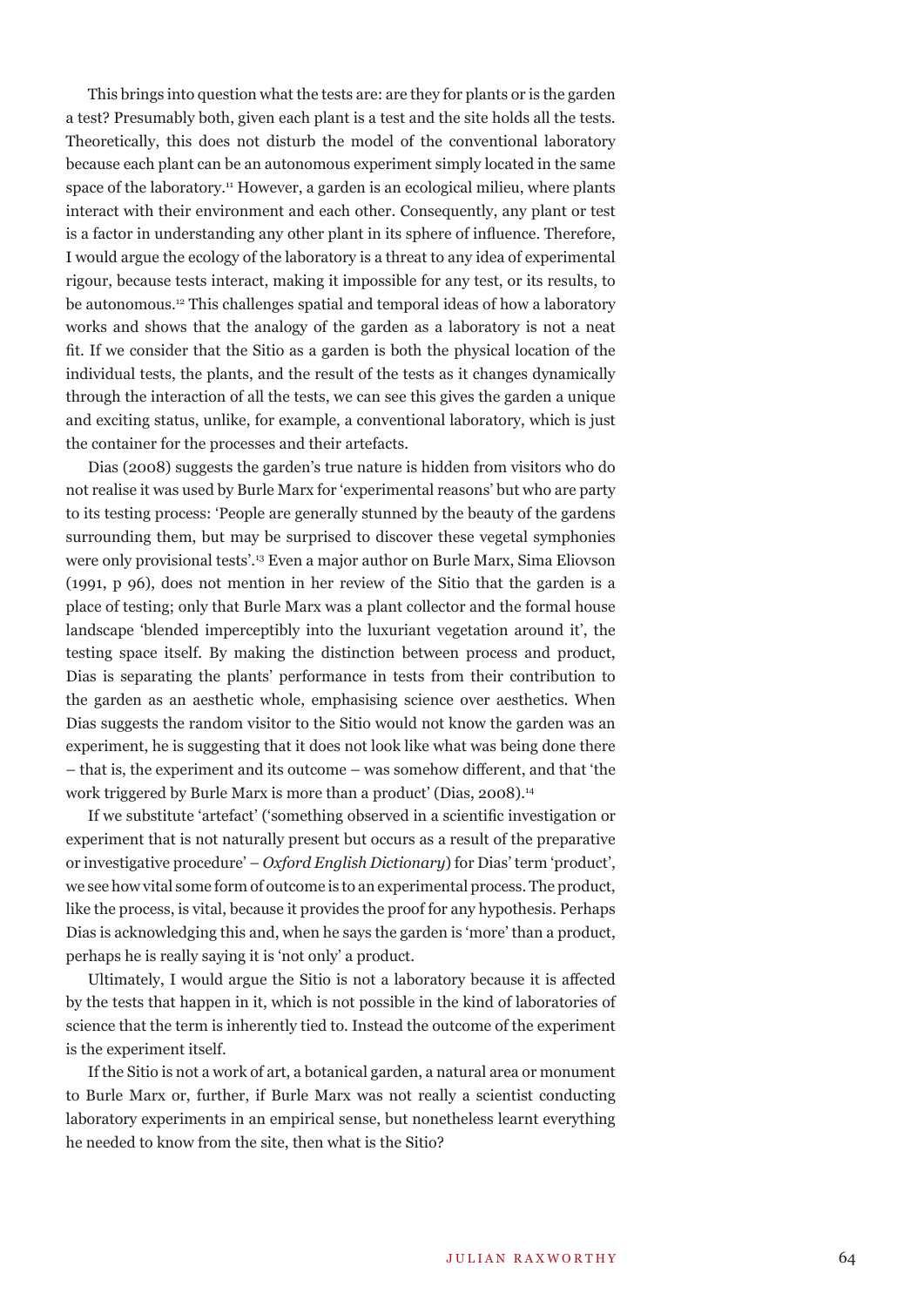# Vegetal studio

The Sitio will always be a product and an experiment, recursively interacting in complex ways, because Burle Marx used science to guide unusual aesthetic outcomes through gardening in his vegetal studio. The studio is the place where an artist or designer works. The user's activity in a space is the determinant used to identify it: a cook works in a kitchen, an artist works on art in a studio. Therefore, the question of whether the Sitio is a laboratory or a studio hinges on what Burle Marx did there. In the section above I have demonstrated that even though Burle Marx was mobilising science to grow plants, his ultimate decisions about whether or not to use plants were aesthetic ones. In this section I look at how the garden is really a workshop or studio and then, building on the idea that the plant tests are in different stages and interacting, how the garden as a moving work of art transcends existing planting design categories.

If we accept the idea that the whole garden is a test then it is an enormously complex one, where the terms of reference are unclear and more subjective and individual judgement becomes important. In this sense, the site is more like an artist's studio than a laboratory, though I do not mean to romanticise the studio. In a studio, tests are undertaken to develop a work through trial and error, a process of fine-tuning subjective judgement rather than the pursuit of an essentialist, scientific truth as in the laboratory.

As well as calling the Sitio a laboratory, in his essay, Dias (2008) calls it a workshop. I would argue the latter is a better description than laboratory because it alludes to trial and error and the iterative process common in both the artist's studio and the garden. While I prefer the term workshop to laboratory, Latour and Woolgar (1986, p 236) argue the objectivity of the laboratory is not nearly as clear as science pretends and that knowledge in the laboratory is 'construct[ed through] slow, practical craftwork by which inscriptions are superimposed and accounts backed up and dismissed'. This emphasis on craft suggests the Sitio is a workshop of practices, as a studio is for the artist.

That Burle Marx regarded the Sitio as a workshop of change is evident when Dias (2008) notes that, at the Sitio, unlike in many of Burle Marx's other gardens, 'even in the most elaborately landscaped areas (such as characteristic plantings juxtaposing plant textures and colours, for example), he did not consider plant compositions as completed artworks'.15

This perspective is reminiscent of the way an artist works in their studio. Describing the studio, Buren (1979, p 53) says it is 'a private place … presided over by the artist–resident, since only that work which he desires and allows to leave his studio will do so'. If one is allowed into an artist's studio, their private working space, one can see the process-work produced, provisional tests and half-completed artworks all together and not yet presented how they would be when in the art gallery. Because of the transition from private garden to public museum, Burle Marx's explorations are visible in a way, or rather at a rate, he might not have allowed in a professional project.

While Dias (2008) dismissively refers to 'landscaped areas' and 'plant compositions' in his description of Burle Marx's other projects, he calls the plantings at the Sitio 'vegetal symphonies'; my term for the latter is 'landscape symphonies' (Raxworthy, 2003). Perhaps the planting compositions Burle Marx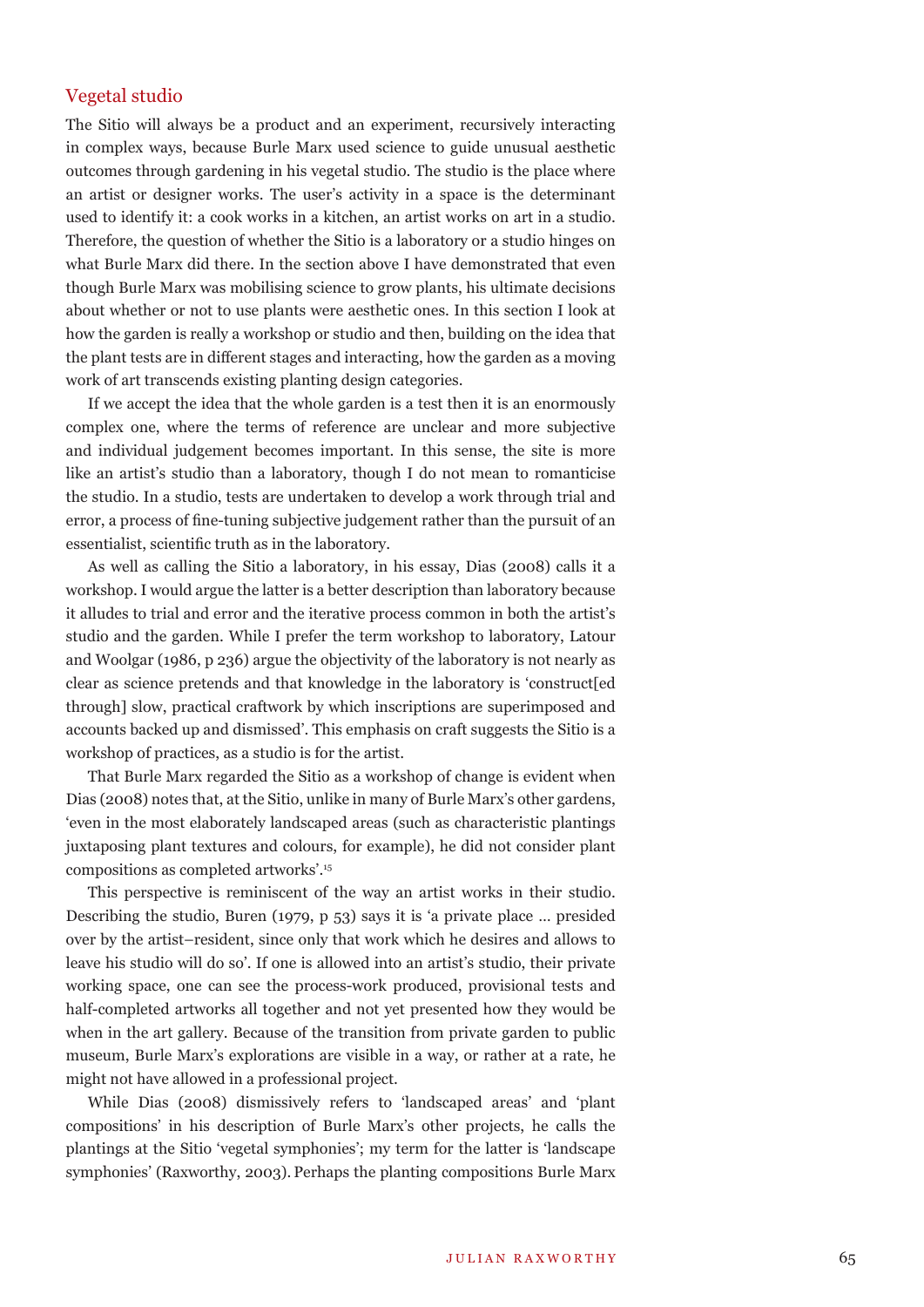undertook in professional practice were complete for him because his work was representational rather than direct, as it was in his 'workshop' where he made decisions at eye level and in an iterative process over time. In the artist's studio, like the gardener but unlike the landscape architect, the artist is operating directly and non-representationally with their work.

With the artist, Burle Marx, now dead, perhaps the question is really what the studio looks like from the outside, without knowing what is being tested and at what stage such tests are. As Dias (2008) sees it, harsh judgement is required for the failed tests, which must go because 'the remains of the tests that did not work are like the scribbling of their children that proud parents regard as masterpieces, foisting them on strangers'.16 Within the private studio, these tests would not be seen but, now the Sitio is a public garden, they are.

I would still argue, however, that, autonomous of intention, author or process, the garden test remains a thing in the world with its own particular aesthetic qualities that have arisen from the process but nonetheless stand in their own right. However, even as they stand in their own right, they are still a record of the process. Consequently, while the visitor might not know about the test, I would argue they do see something of it in its outcome that they would not have seen if the process had not occurred. In the garden, the visitor takes it as they find it at that moment, without expecting a clear explanation but liking it or not for what it is rather than what it means.

The ephemeral, real-time nature of the 'vegetal symphony' in the garden makes it closer to the performance of music, perhaps by John Cage, which can also be described aesthetically, than to an art object that is a linear accumulation but does not change on its own. Rather than all the instruments – the plants – being composed at once, things are added that have to build on what is already happening and they affect each other, as I described in the previous section. As well as being a different type of laboratory or studio, as I have suggested, the garden and the art work produced in it are very different, composed as it were by 'lives', the lives of plants, as Ferrari (2010) says. As a living entity, the real materiality of a plant is growth, which is why Burle Marx's work is so striking, because he seems to do such contrived things with plants, things that speak not of growth as naturalness but of artificiality.

Although any quality a plant has arises from growth over time, planting design tends to adopt a static painterly model, focusing on 'plant selection' and the qualities of colour, texture, form and flowering cycles (Austin, 2002; Hackett, 1979; Robinson, 2004; Wöhrle and Wöhrle, 2008). Burle Marx is considered one of the greatest planting designers and regarded highly for how he worked with 'mass planting', 'architectural plants' and 'colour contrasts'. In conventional planting design texts, seasonality tends to be the only aspect that takes into consideration that plants grow over time; all the other criteria rely on ongoing maintenance activities to retain the desired effects. At the Rio de Janeiro Museum of Modern Art, Burle Marx made a striking pattern in the lawn out of grass, where a tight, wave-like motif had alternating green and yellow species (figure  $\overline{5}$ ); however, when I visited only a slight ghosting was visible within the otherwise uniform turf (figure 6). This shows the planting design criterion of 'colour', in this instance, requires constant maintenance to weed out the more vigorous green species from the variegated yellow one.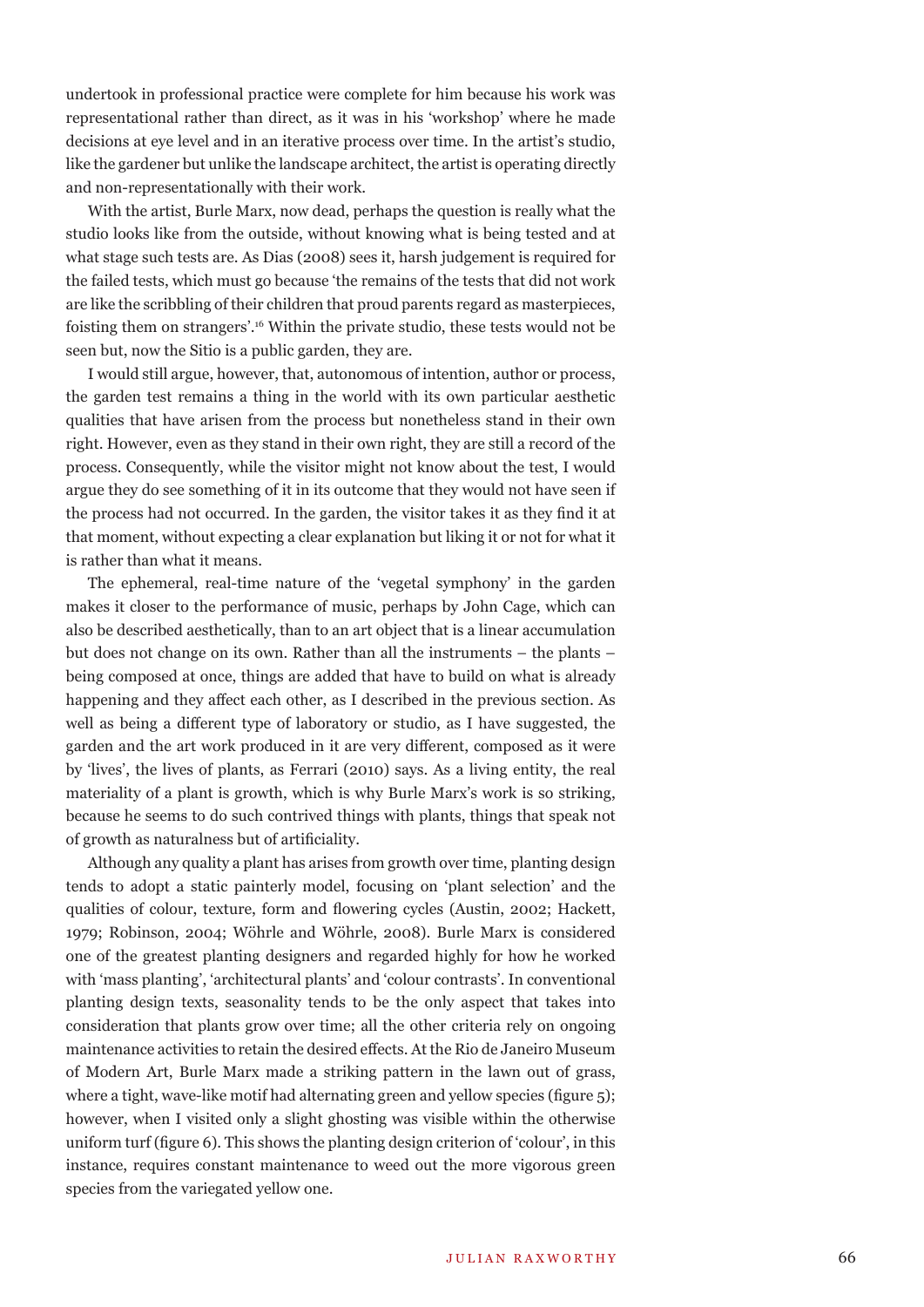

*Figure 5: The patterned lawn outside the Museum of Modern Art in Rio de Janeiro before 1990. (Photo: Sima Eliovson.)*

This maintenance approach is quite different from that which Burle Marx used at the Sitio. Having united the product of the test and the space of testing itself at the Sitio, Burle Marx's 'vegetal symphonies' show characteristics that make the garden, and gardens generally, a moving work of art because of the particular relation to time as process, growth and result, and plant form.

Certain plants in the Sitio seemed fine for many years and only later began to develop new, useful, frail or sometimes disturbing characteristics. Discussing what he calls 'the time factor', Dias (2008) notes that with plants in the Sitio 'experiments are untimed'.17 He suggests the tests in the Sitio are ongoing because many species collected have not been tested (for example, they are still in the greenhouses) or are not yet developed enough for the outcome of the test to be evident. Further, some that are being tested are at different stages individually and in relation to each other.

If we refuse to separate the performative from the aesthetic characteristics of a plant, we then have an account of plants that values them as relational artefacts at every moment of their growth. If each plant is untimed in terms of the overall duration of the experiment, as Dias asserts, it is nonetheless still at a particular stage in its growth, whether juvenile or senescent, or at any other qualitatively different stage in between. Because, as I have been arguing, a garden as a whole is an experiment where each plant test interacts with every other, each plant's different growth conditions are also juxtaposed against each other. If we consider the garden as a moving work of art, then individual elements interact in dynamic ways, changing the work not just by degree, where plants get uniformly larger, but in kind, as Deleuze (1991) would say, where the work is completely different over time.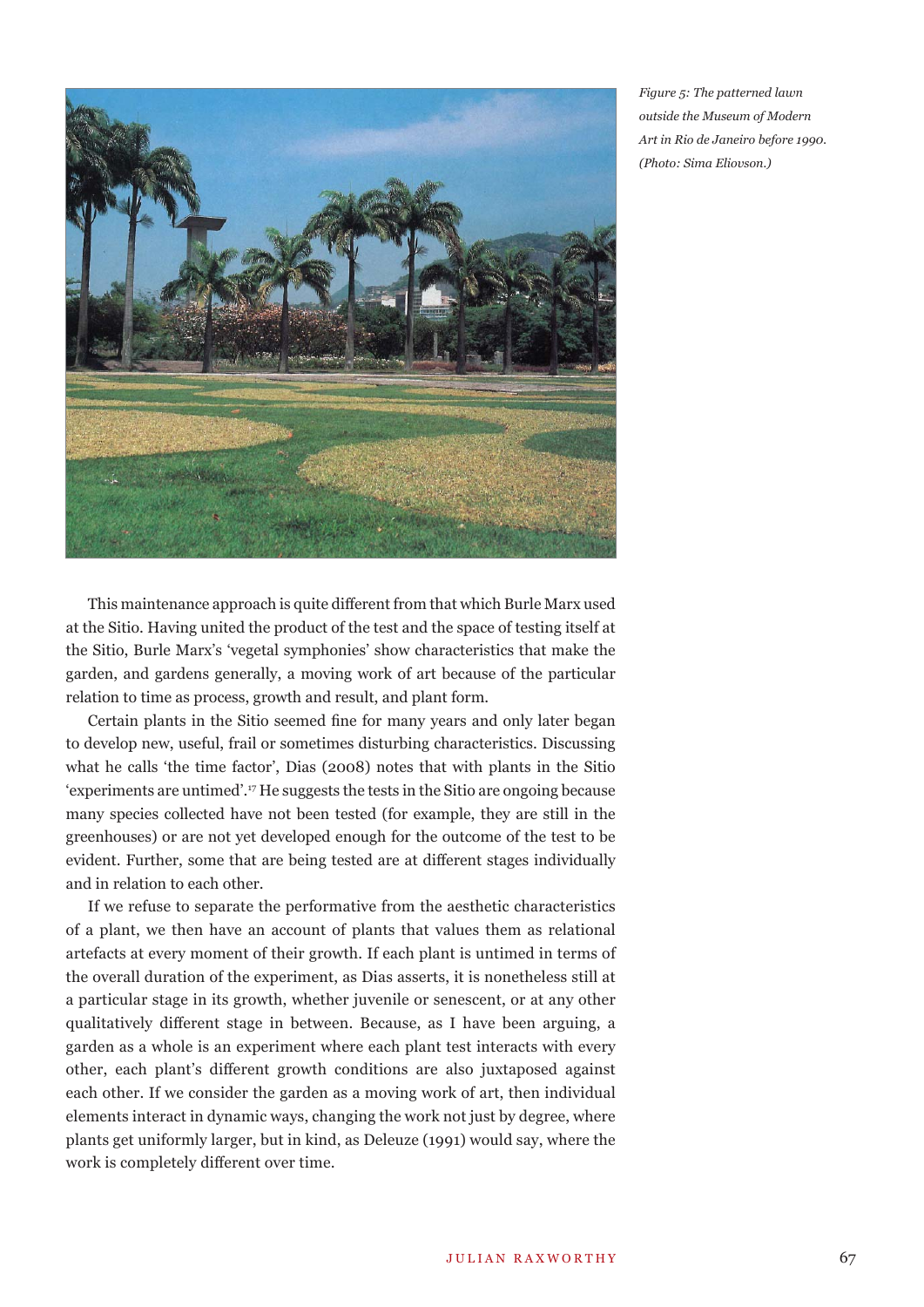

*Figure 6: The lawn at the Museum of Modern Art in Rio de Janeiro, showing the previous pattern only ghosted among the diff erent grasses, which have grown into each other. (Photos: author's own.)*

This means a plant's ecological role and effects when it is young will be different from those when it is mature, as will its aesthetic or formal characteristics, both on its own and in relation to its neighbours with which it forms a 'composition'. To use a tropical example, the juvenile leaves of many rainforest species are red when the tree is perhaps only 1 metre high, when it will have the appearance of a sparse shrub. These leaves might be the only colour below the canopy. However, when a hole in the canopy opens, perhaps by design through the removal of a tree, the plant may shoot up to occupy it, changing from a shrub to a tree. This interlocking and blurring of form and time relationships ensures that, as Ferrari (2010, p 35) argues, 'as aesthetic arts go, gardening is messy [because it] is fraught with unpredictability, and its work is never complete'.

The idea of planting design compositions as uncompleted artworks is interesting and useful, and an apt description of what the gardener does. At any given moment, the gardener makes an aesthetic decision about the artwork as they fine-tune it, which in turn affects how the artwork is when they next intervene in it. Rather than being labelled incomplete, these compositions should be described as evolving. That these compositions were artworks is undeniable; however, these vegetal artworks redefine what an artwork is when it is not about completion, where art is an ongoing, evolving process.

## **Conclusion**

The Sitio Burle Marx is an exemplary source to look at when considering whether the garden can be a place of experimentation, as Dias (2008) rightly points out. His definition of it as a 'laboratory', however, is incorrect because it is a creative space: even though testing occurs there, it is as material for landscape design.

While not part of what I call 'the process discourse'  $-$  the quasi-scientific discourse in architecture and landscape architecture that focuses on processes of change – Dias's 2008 essay exhibits the same scientism. Like the process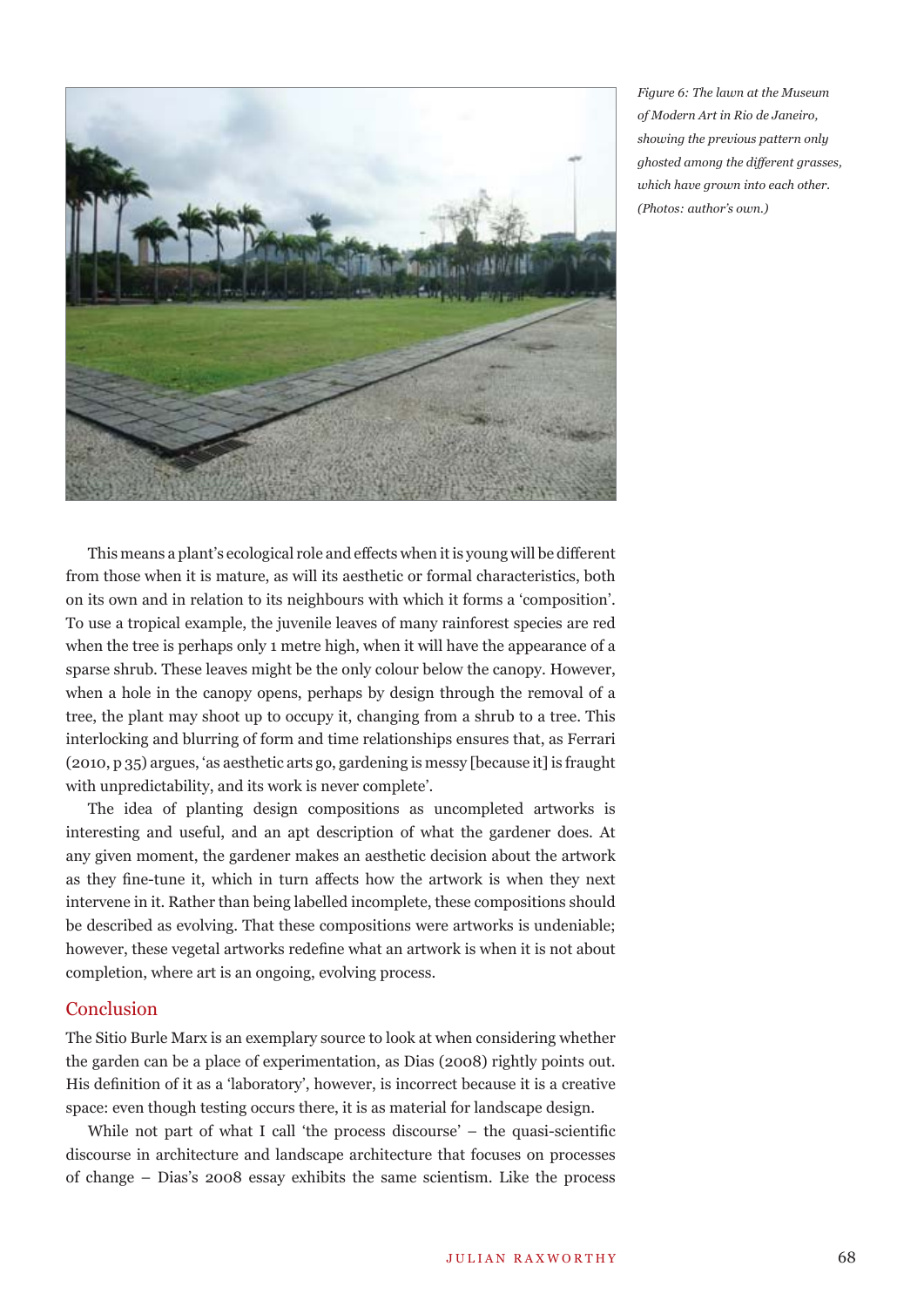discourse, it is an attempt at objectivity by valuing the allegedly objective testing process but not the subjective qualities of its result, despite these qualities being the ultimate rationale for conducting the tests in the first place.

As a creative space, the Sitio is more like an artist's studio, but one where the artworks in progress interact and influence each other, given the plant material is growing. This redefines what a work of art might be as well as what a studio is. As part of the process of considering the garden as a living work of art, the Sitio provides an example of a new language for planting design that moves it from the painterly to one based on qualities emerging from growth.

## NOTES

- 1 I visited Sitio Roberto Burle Marx on 27 November 2010 and again on 1 April 2015 and documented my visit photographically. Some of my photographs can be viewed on my Flickr feed: www.flickr.com/photos/julian\_raxworthy/ sets/72157648484783738/.
- 2 ('O Sítio é meu lugar de experiências em paisagismo.') All quotes from this essay on Dias's webpage are my own translation and have been checked with the author. I have included the original text from Dias's website in subsequent notes, in case the reader wishes to check my translations.
- 3 While I argue with Dias, I do so to develop an argument about the garden rather than to dispute his account of the Sitio, which is the most comprehensive account available. Additionally, Dias was generous in his correspondence with me as well as his time when we met in Rio de Janeiro. I would like to acknowledge his contribution to this essay and thank him for his help.
- 4 'Podemos dividir, então, as ditas experiências em dois grupos básicos: as de ter e as de usar.'
- 5 'Como seus troféus plantas em sua maioria inéditas em paisagismo, algumas até para a ciência – não vinham acompanhados de manual de instruções, era necessário descobrir o modo de mantê-las vivas e como se comportariam fora de seu habitat ao longo de um tempo razoável.'
- 6 'Composições estéticas eram, enfim, ensaiadas.'
- 7 Speaking about Burle Marx's 'tropical aesthetic', Sally-Ann Murray describes how, during his visit to South Africa in the 1960s, gardeners in the tropical city of Durban styled their gardens using tropical plants from Brazil and biomorphic forms in his honour, but Burle Marx was more interested in the indigenous plants of South Africa, which he suggested they focus on.
- 8 'Muito pelo contrário, é como se a coleção de plantas estivesse invadindo os jardins. Iniciava-se então, com copiosa diversidade e indeterminada duração, um, digamos assim, estágio probatório vegetal.'
- 9 Commenting on the importance of removal as a gardening strategy, in Marken (2013), Raymond Jungles 'quotes Burle Marx about maintenance in the tropics: "In the tropics, garden maintenance is what you take out'".
- 10 'O jardim é a natureza ordenada pelo homem e para o homem.'
- 11 This is essentially what an arboretum aims to be.
- 12 It is from this kind of realisation that the laws of thermodynamics arose.
- 13 'As pessoas, de maneira geral, aturdidas com a beleza dos jardins que as envolvia, não estavam propensas a acreditar que aquilo tudo, aquelas verdadeiras sinfonias vegetais fossem apenas ensaio, rascunho, teste.'
- 14 'O trabalho desencadeado por RBM é, mais do que um produt.'